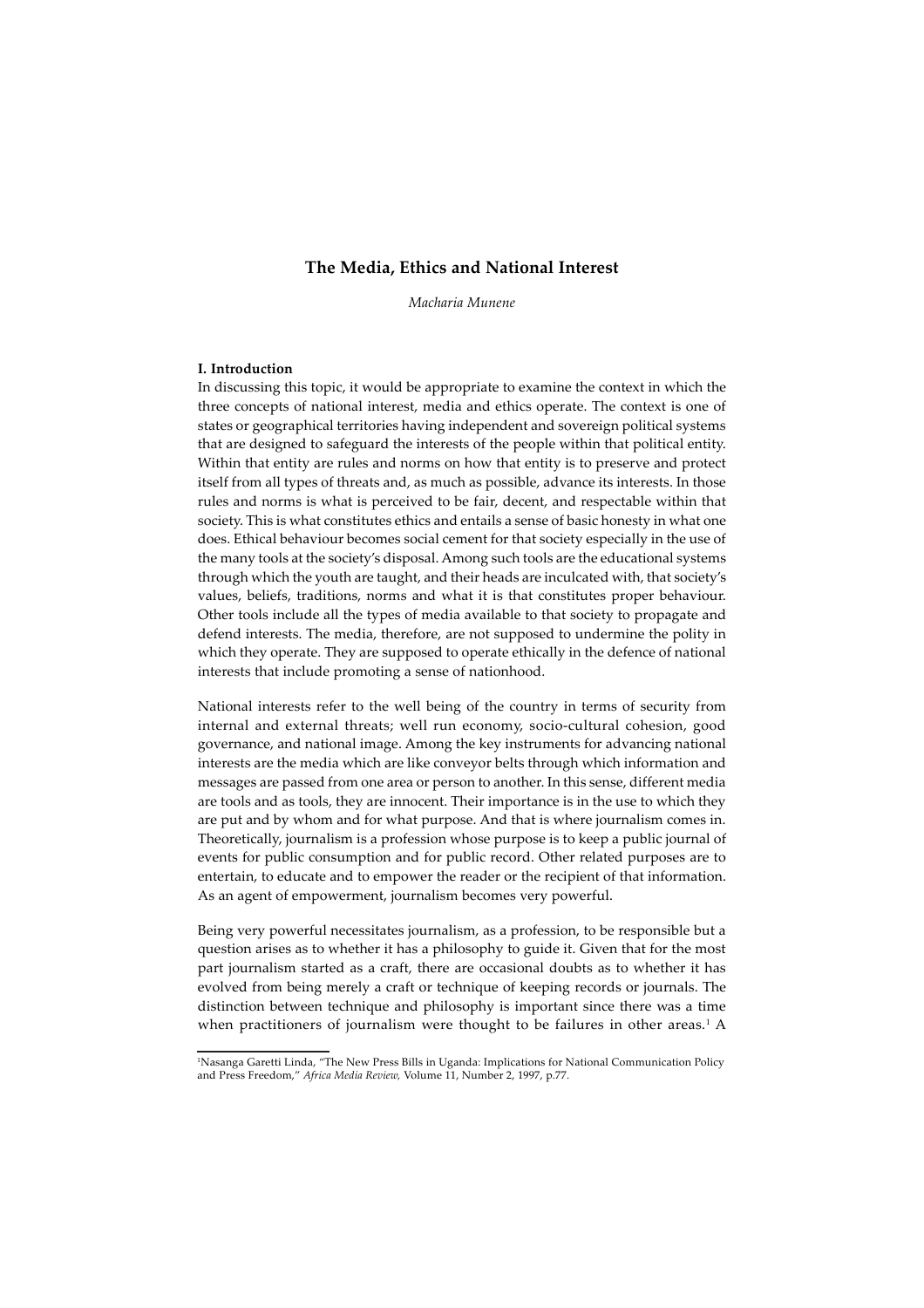philosophy of journalism would demand intellectual rigour, deep reflection, and selfquestioning as to whether the discipline is moving in the right direction. It is that intellectual component, so argues Michael Kunczik, that would enable journalists to notice and understand an injustice when it occurs.2 A philosophy for journalism, therefore, would involve a search for truth and the upholding of justice through the recording of public events and information and making that recording public in order to enable the public to make informed decisions on what is fair and just and what is in their national interest.

This makes journalism a custodian of public trust. As a custodian, it tends to refer to itself as the Fourth Estate, meaning that it is part of the elite power structure<sup>3</sup> in any given place. It is not a constitutionally established branch of government as are the executive, the legislature, and the judiciary but it wields a lot of power and sometimes more power than the official branches and so it subsequently arrogated to itself that title. It is a title that was reportedly first used by Edmund Burke in the British parliament to refer to "three Estates in parliament" comprising 'Lords Temporal, Lords Spiritual and the Commons.' Burke had added that in the "Reporters Gallery yonder, there sat a Fourth Estate more important far than they all."4 Burke had given his endorsement to the American Revolution and it was in the United States where the current meaning evolved and then other countries copied the concept to imply media equality with the constitutional branches. Because of the power it wields, it too can be abusive and can be abused and it therefore needs to be checked. The danger of media abuse is particularly clear when the practitioners turn out to be unethical people who can be manipulated.

The need to have a mechanism to check on the power of the media is because over time, an air of arrogance crept into journalistic circles, implying that journalists are above the law. They, therefore, break laws that everyone else is expected to obey and do that in the name of "freedom of the press." Some go out of their way to bribe institutional or government workers to steal information. This way the media encourage and are involved in corruption which, argues Goran Hyden and Michael Leslie, is in the long run harmful to the media industry. Encouraging theft, they note, can "undermine the credibility of the media and legitimize a new form of bribery that sabotages any effort to make government as public institutions more accountable to citizens."<sup>5</sup> By breaking the law, the media are not only unethical but they also lose the moral base that is needed to check malfeasance because they themselves promote it by corrupting government officials. Instead of challenging the exploitation of government workers, therefore, the media exploit the exploited workers by inducing them to commit the crime of corruption.

<sup>2</sup> Michael Kunczik, "Closing Remarks: Is there an International Ethics of Journalism," in Michael Kunczik, editor, *Ethics in Journalism: A Reader on Their Perception in the Third World*(Bonn: Friedrich-Ebert-Stiftung, 1999), pp. 257-258

pp. 257-258.<br><sup>3</sup> Philip M. Taylor, *Global Communications, International Affairs and the Media Since* 1945(London: Routledge*,* 1997), p. 62

<sup>4</sup> Story and quote in Lucas A. Powe, Jr., *The Fourth Estate and the Constitution: Freedom of the Press in America*(New Delhi: Affiliated East-West Press, 1992), pp. 233-234, 260-261

<sup>5</sup> Goran Hyden and Michael Leslie, "Communications and Democritization in Africa," in Goran Hyden, Michael Leslie, and Folu F. Ogundimu, editors, *Media and Democracy in Africa* (New Brunswick, New Jersey: Transaction Publishers, 2002), p. 12.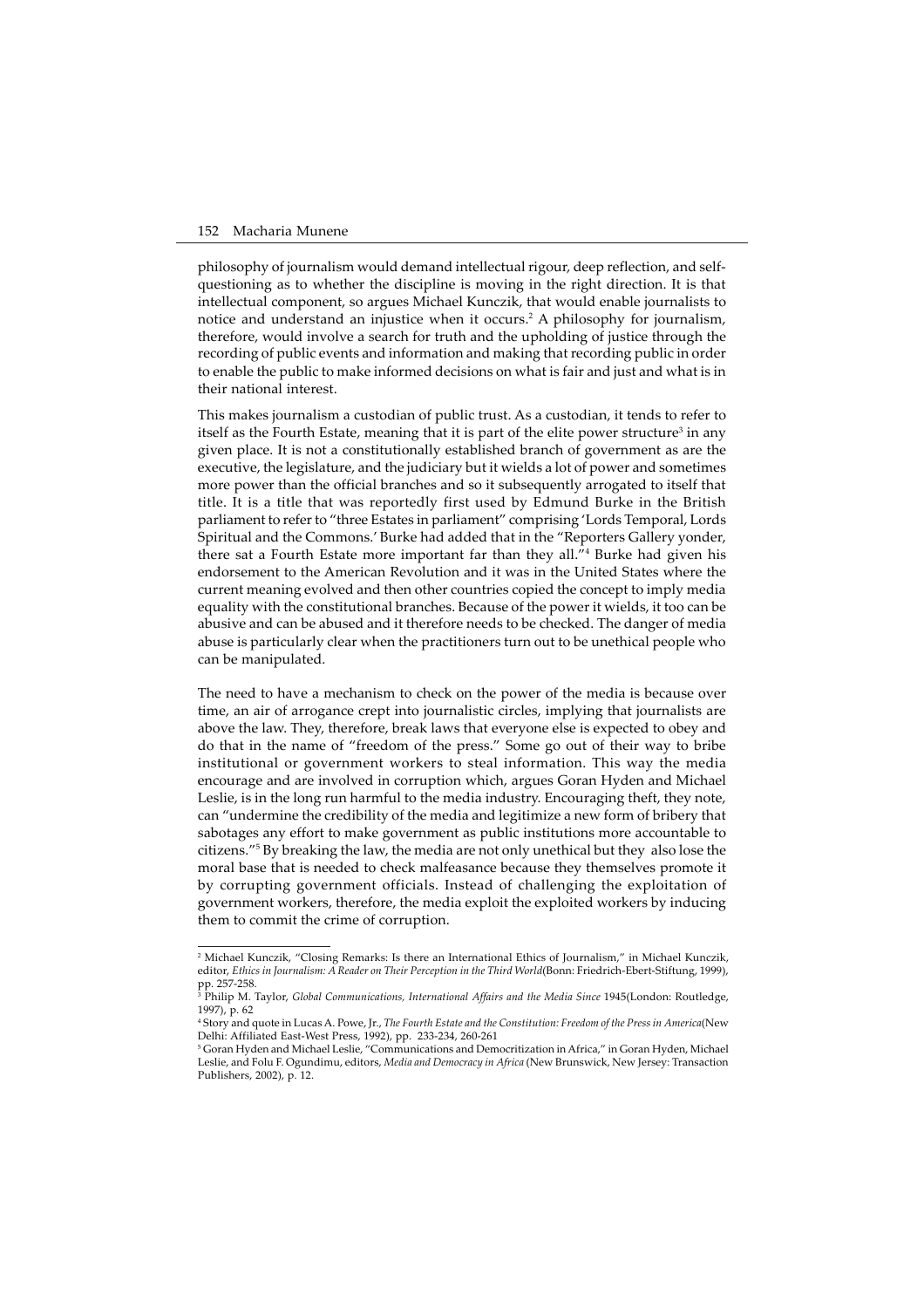Whether to break the law in the name of information gathering is a moral question for the journalists with a conscious and it is even a bigger one on whether to make that information public. Those who may not know that they are breaking the law when they do it can be excused as *ignorantes* who have no business in a serious profession. Those who know are either criminals or men and women of virtue willing to suffer the consequences of their acts. Such people essentially engage in civil disobedience in their belief that they are responding to a higher law than the one in the statutes. If that is so, they should then follow the advice given by Henry David Thoreau in his "Civil Disobedience" to be ready for the consequences if one is to defy an imposition called government.<sup>6</sup> Journalists who break the law and are not ready to face the consequences should rethink their positions. They often turn out to be unethical individuals who actually are a threat to national interests.

It would be in the journalist's interest to be perceived to have broken a bad law because of a high public and moral good. When that breach of law is for ordinary reason, or in order to fix a particular group or entity, or to promote favoured groups or individuals, journalism becomes discredited as a custodian of public trust. It is in the interests of journalism to be above reproach economically, socially, and politically and it should not, therefore, be corrupt or be perceived to be corrupt, unethical, or to be a manipulator of news. The minute journalism is perceived to be unethical, it loses public confidence and whatever it puts out becomes questionable. The credibility of the journalist and the journal that he keeps is critical to national well being and national interests.

While the journalist as a person may have problems of credibility especially if he is perceived to be in the pocket of a potential source of news or the funding agency, the problem is compounded by the issue of publishers or media owners who dictate the kind of coverage that would be done and are noisy about freedom of the press. For them, "freedom of the press" often means "freedom for those who own the press" to do whatever they want, when they want, and as they want.<sup>7</sup> Given that owners tend to have a symbiotic relationship with the political power elites and the economic power barons, that symbiosis forces editors and journalists to 'spike' stories that involve the interests of such power barons. This is especially so when there are interlocking interests, when the media house is part of a large business hydra. When the media owners or controllers have interests whose base is outside the country, their activities can be very destructive to national interests since their allegiance is physically, socially, culturally, morally, mentally, and politically located elsewhere. And the elsewhere can be in a hostile country. This is a phenomenon often found in Third World countries.

Media houses also behave unethically and undermine national interests by underpaying their own journalists who then become susceptible to inducements from news sources or from political and commercial public relations manipulators. In itself, underpayment is exploitation and exploitation is an ingredient of corruption and this makes media owners who underpay their workers corrupt. By underpaying workers, media houses lose moral authority to tackle the evil of exploitation. It is, therefore,

<sup>6</sup> Henry David Thoreau, "Civil Disobedience," in Bernard E. Brown, editor, *Great American Political*

*Thinkers: Modern America Since Civil War and Industrialism*(New York: Avon Books, 1983), pp. 145-164.

<sup>7</sup> Michael Parenti, *Inventing Reality: The Politics of the Mass Media* (New York: St. Martin's Press, 1986), p. 27.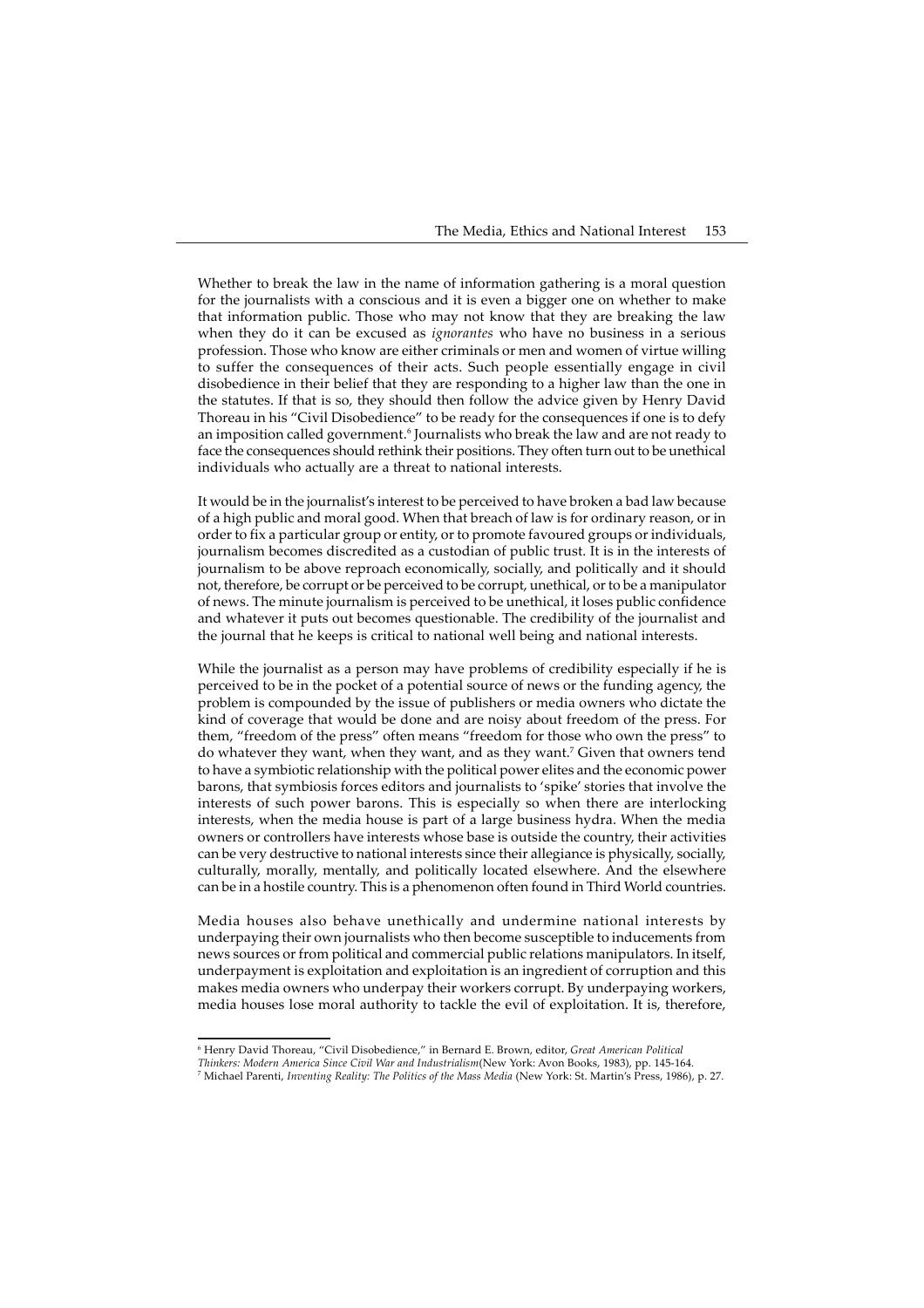rare to see stories of how employers exploit workers, in part, because media houses are employers and by nature employers exploit workers. In advancing and protecting national interests, therefore, it would be advisable to investigate labour exploitation within the media because such exploitation weakens the ability of media workers to detect threats to national interests.

Other than underpayment, the pressure on an ill-funded, and often ill-trained reporter, to behave like the 'gutter press' is immense. A distinction is made between selfrespecting mainstream media and the 'gutter' press that seemingly thrives on inventions of lurid stories or the adjustment of facts to suit certain predispositions in the tradition of William Randolph Hearst, Joseph Pulitzer, and Henry Luce. While there is little surprise when the 'gutter' press invents news, the same is not expected of the mainstream media that are supposed to be ethical. The mainstream media lose credibility with occasional "inventions" and "creation" of news on things that never took place and yet are printed and presented as if they are reality. And if an event took place, facts are adjusted to give a predetermined impression.

The adjustment of facts, just like creation and production of 'news' to meet the editor's wish, is unethical as it undermines the country and its well being. This also implies that the editor is either grossly unethical or that he is not up to standard. Not being up to standard means that he lacks ability to discern what might be fantasy and what might be factual. The particular editor, like the 'creative' journalist, may also be a victim of under-funding and poor training which in turn makes it easy for unscrupulous people to manipulate editors and their journalists in order to achieve given political and social agenda. This helps to discredit the media and to make it difficult for them to claim that they have national interests in mind when what they present are 'cropped' pictures and fabricated stories.

The media lose credibility when they are perceived to be vindictive and to be pursuing an unreasonable political agenda. When this happens, there is a trend in journalism to be selective in the coverage of public malfeasance. Some people and institutions receive widespread coverage in part to make those associated with it unpopular while at the same time others appear to be sanitized. The ones being sanitized are often more dangerous to the national well being than those targeted for tarnishing. Negative stories on those to be sanitized are squashed and this gives the impression that there is collusion between media houses and particular offices and officers to cover up their public misdeeds. When that happens, that is unethical and an insult to those who consider media to be national assets in a particular polity. By displaying double standards, media houses lose credibility and standing in society.

The possibility of the media being used to settle scores brings up the possibility of journalists becoming captive to sleek political or commercial public relations operators in order to slant news. The trick is for the journalists to distinguish truth from fantasy that public relations people would like to have propagated. Failure to make that distinction raises doubts in the public mind; the impression that journalists are engaging in fantasy can be devastating to the media. Sometimes, journalistic fantasy occurs when there is over zealousness to catch someone, to promote a certain position or to discredit certain groups. When this happens, the serious work that the journalist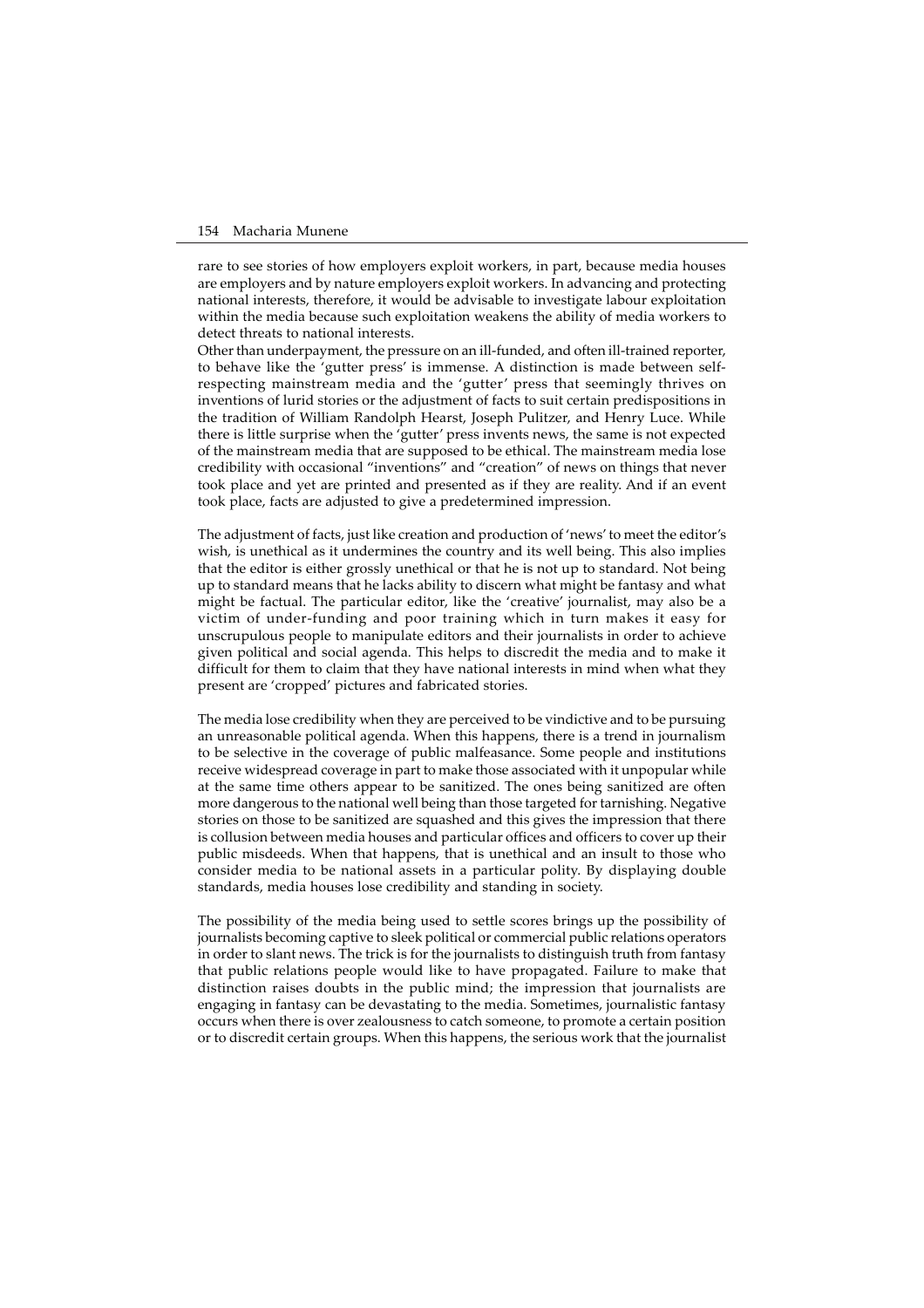may have done gets buried in doubts of credibility. Journalistic fantasy, therefore, is a professional sin that erodes the media's ability to expose wrong or to promote and protect national interests.

Media shortcomings and unethical behaviour that are threats to national interests are common in all countries. It is the centrality of the media as instruments of state that makes them either an asset or a threat to the survival of the people concerned. In various ways, some states are able to handle those instruments to defend and project their interests to other places. The question that arises is on the kind of states that have the ability to protect and promote their national interests. These would be the kind of states that are in control of key instruments of state like the educational and media systems that are used for indoctrination and domination.8

Those states that are in control use the instruments to safeguard themselves while those not in control end up being undermined by those very instruments. Strong states have the ability to control and guide and protect the instruments from external manipulation, which often are used to undermine the country from within; they actually use those instruments as agents of foreign policy.9 Those who successfully do that become *Master States.* Weak states allow these instruments to be controlled and manipulated by external forces whose interests are elsewhere. They become the recipients or importers of exported values in the form of educational systems and media ideologies from the *master states*. As recipients of foreign values, weak states are essentially *client states* serving the interests of the *master states*. Imported educational and media values, therefore, are instruments of foreign policy for the *master states*. For the *client state,* the imported values are evidence of a subjected people. They indicate a relationship between the strong exporter of those values and the hapless recipient.

Sometimes the external control is blunt but in most cases it is subtle and it is done through government officials and media operatives in the recipient or *client states*. Such officials and operatives are essentially sub-agents of *post modern colonialism* whose cultural temperaments were influenced by training in, and exposure to, the values of the *master states* at universities and other institutions. The training institutions in the Third World, Ali A. Mazrui asserted, were meant to be "a mechanism of a transmission of European culture in non-European parts of the world" and thereby to create a cultural attachment to foreign mental and material things, instead of the local.<sup>10</sup> And given that such universities tend to be dependent on, argued Claude Ake, "foreign foundations", they end up "tailoring academic work to the agenda of the foundation". That agenda is dictated by foreign interests, the homes of the foundations, and when the foundations demand "retreat of the state in favour of the market," the universities comply.<sup>11</sup> When the human products of such indoctrination become government

II

<sup>8</sup> Michael A. Apple, *Cultural Politics and Education*(Buckingham, UK: Oprn University Press, 1996), pp. 9, 12, 15, 22; Olatunde A. Oladimaji, "War Without Missiles: Need for Effective Propaganda Machinaery in Africa," in Jerry Domatob, Abubakar Juka, and Ikechukwu Nwosu, editors, *Mass Media and African Society*(Nairobi: ACCE, 1987), pp.251-267.

<sup>9</sup> Taylor, *Global Communications,* pp. 61-13, 209.

<sup>&</sup>lt;sup>10</sup> Ali A. Mazrui, *Political Values and the Educated Class in Africa* (Berkeley, California: University of California Press, 1998), p. 260

<sup>11</sup> Claude Ake, *"Academic Freedom and Material Base,"* in Mamadou Diouf and Mahmood Mamdani, editors, *Academic Freedom in Africa*(Dakar: Codessria, 1994), p. 24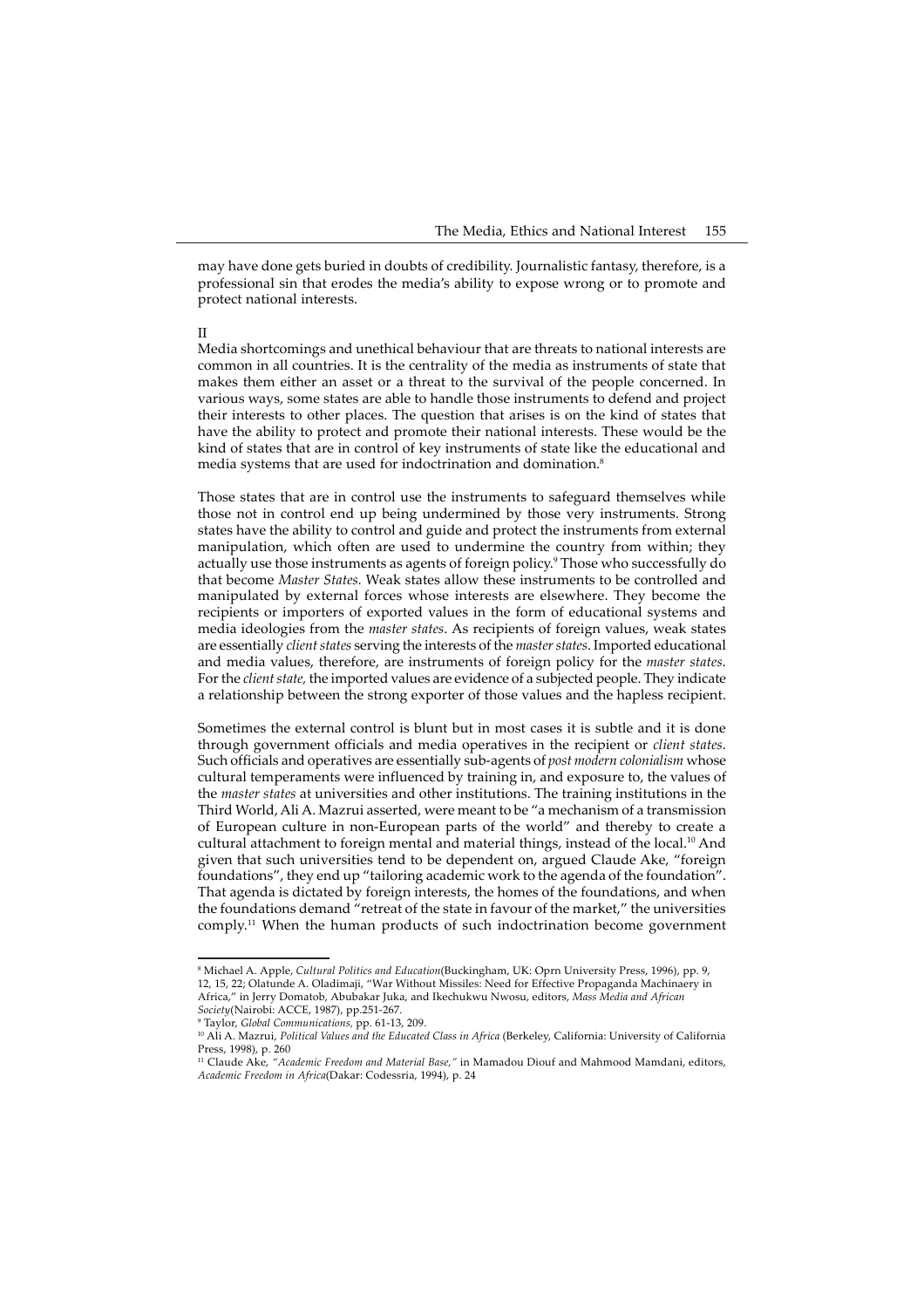officials or powerful media functionaries, some of them are ideologically tuned to despise their own countries as they seek to please the *master states*. And such people are easily induced to become unethical, to undermine their countries, and to give unauthorized national data to foreigners.

In that kind of development, the place of the media in the concept of *master state/client state* relationship is important and is at two levels. First, the media in the *master states* promote and advance the national interests of their countries. Second, the media in *client states,* by depending on the media in *master states* become susceptible to inducements to undermine their own countries. While in general, the media in *master states* are national assets, those in *client states* have the potential of being national liabilities. These two scenarios can be understood by examining how the media behave, promote and protect national interests in *master states* with the United States of America leading the way, and how they perform in some *client states,* mainly in Africa with Kenya as an example.

#### **Media, the Master States and National Interests**

In his penetrating book, *The First Casualty¸* Philip Knightley argued that the first casualty in any war or conflict was truth. And the media in each side are instrumental in ensuring that truth is the casualty.<sup>12</sup> In the process, the media become instruments of demonizing, throwing ethical behaviour out of the window, all in the name of the national interests. There may be some differences within the master states on how to interpret national interests and this would explain a semblance of debates within the media on how to project national interests but there is rarely any debate on national interests.

The United States leads the way in setting media standards and it is there that debates on national interests have had fluctuating fortunes. Although Americans are very nationalistic, they tend to be offended by the nationalism of other people if that nationalism is not perceived to be in American interests. In this attitude, the American media are in league with the American 'political elite' in treating the rest of the world as 'lowlife'13 As lowlife, the practice of democracy in those places is to be limited to what the United States can control in order to avoid 'democracy' in such places being against perceived American national interests. This position was well articulated by Samuel Huntington in 1975, as he claimed that a "value which is normally good in itself is not necessarily optimized when it is maximized .… There are … potentially desirable limits to the indefinite extension of political democracy."14 Limiting democracy was a view shared by Secretary of State Henry Kissinger who believed that 'irresponsible' voters in a country should not be allowed to jeopardize American interests.15

Debates on how to deal with the lowlife started at the beginning of the American Republic with mainly blacks, Native Americans, white women and poor white men

<sup>&</sup>lt;sup>12</sup> Philip Knightley, *The First Casualty: The War Correspondent as Hero & Myth-Maker from the Crimea to Iraq, 3d* ed.;( Baltimore: Johns Hopkins, 2004)

<sup>13</sup> Jan Nederveen Pieterse, "Hyperpower Exceptionalism: Globalisation the American Way," *New Political Economy* , Volume 8, Number 3, November 2003, p. 314.

<sup>14</sup> Quote in Michael Kearney, "Politics, Utopia, Emancipation: A Review Essay," *Critical Sociology*, Volume 27, Number 1, 2001, p. 133.

<sup>15</sup> Walter Isaacson, *Kissinger: A Biography* ( New York, 1992), p. 290; William Blum, *Killing Hope: US Military and CIA Interventions Sincve World War II*(London: Zede Books, 2003), p. 209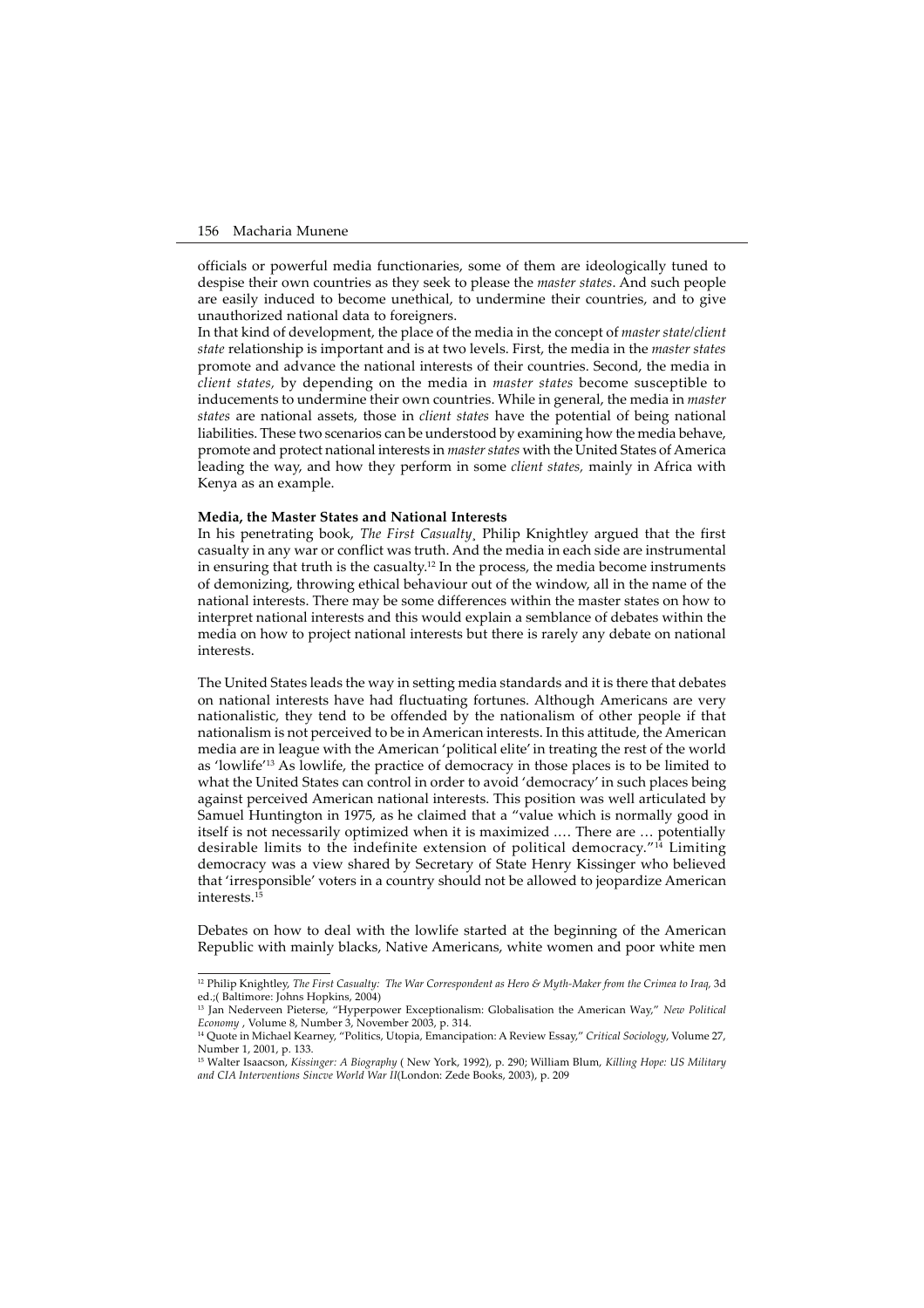not being allowed to participate in 'democracy.' And sometimes those debates played themselves in the media. Alexander Hamilton, in the 1790s, for instance, sponsored the *Gazette of the United States* to project his views on what was best for the United States that included political elitism and close collaboration with the United Kingdom that was at war with 'egalitarian' France. For that reason, Hamilton publicized Edmund Burke's attack on the French Revolution mainly to discredit his opponents in the United States led by Thomas Jefferson. On his part, Jefferson's views were more egalitarian than those of Hamilton and he responded with the *National Gazette* that tended to be pro-French Revolution promoting white egalitarianism and so it gave space to Thomas Paine's response to Burke.16 Both claimed to be advancing *national interests* on how to handle the lowlife .Hamilton's federalists had the upper hand as they later imposed a reign of terror to tame the 'lowlife' in the name of national interests.

In the name of national interests, the media have also been instruments of aggression against other peoples and of promoting imperialism. In the 1840s, the media were in the forefront of promoting American aggression against Mexico in the name of what John O'Sullivan of the *New York Morning News* and *Democratic Review* popularized as "Manifest Destiny" of white Americans to beat up Native Americans and Mexicans and grab their land and spread 'democracy' for white people.17 In the 1890s William Randolph Hearst's *New York Journal* and Joseph Pulitzer's *New York World*, in their unethical competition, gave rise to the concept of 'yellow journalism' and helped to promote American imperialism by creating a war against Spain after which the United States acquired an empire both in the Atlantic and Pacific oceans. The Americans were encouraged to take up "the White Man's Burden" of ruling people who were not white, even if the rule was brutal,<sup>18</sup> and it was brutal; and it was in the national interests of those ruling America. Taking the White Man's Burden, therefore, turned out to be an exercise in turning other people's lands into 'white man's country.'

The power of the media to promote perceived American national interests was glaring after World War II with the emergence of the Cold War. Journalists created and promoted the term Cold War to refer to the growing cold relations that the United States was developing towards the Soviet Union.19 The media helped to portray the Soviets and their communist ideology as evil which in turn justified anything done in the name of anti-communism. Henry Luce of *TIME* magazine, for instance, was very influential in convincing Americans to accept the myth that mainland China did not exist after 1949. The reports from Theodore White on what was happening in China were adjusted and doctored in New York to give the opposite picture.<sup>20</sup> The other media fell into place and helped to create a political hysteria known as McCarthyism that still lingers on.

<sup>&</sup>lt;sup>16</sup> Adrienne Koch, *Jefferson and Madison: The Great Collaboration*(Oxford: Oxford University Press, 1964), pp. 88-91, 116-141

<sup>17</sup> Frederick Merk, *The Monroe Doctrine and American Expansionism, 1843-1849(*New York: Vintage Books, 1966), pp. 74-80, 160-232; John William Ward, *Andrew Jackson: Symbol for an Age(*Oxford: Oxford University Press, 1975 reprint), pp. 133-139

<sup>18</sup> W.A. Swanberg, *Pulitzer*(New York: Charles Scribner and Sons, 1967), pp. 205-211, 246-255; Frederick Merk, *Manifest Destiny and Mission in American History: A Reinterpretation* (New York: Vintage Books, 1966), pp.248- 258; Macharia Munene, *The Truman Administration and the Decolonization of Sub-Saharan Africa*(Nairobi: Nairobi University Press, 1995), pp. 16-17

<sup>19</sup> Ronald Steel, *Walter Lippmann and the American Century*(Boston: Little, Brown and Company, 1980), p. 445.

<sup>20</sup> Joseph C Goulden, *The Best Years, 1945-1950*(New York: Atheneum, 1976), pp. 284-285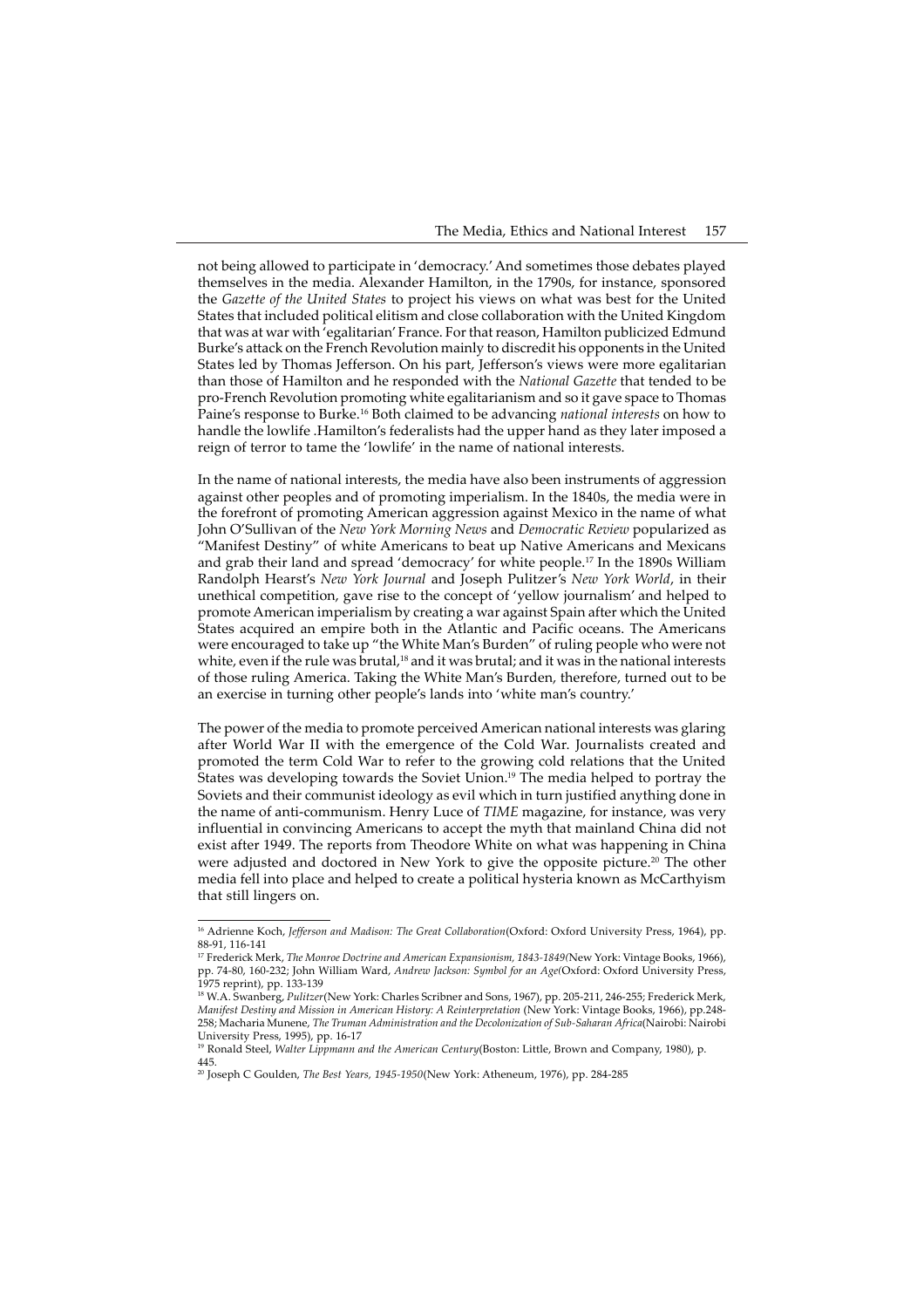And in the name of national interests, the media initially promoted the Vietnam War that boomeranged on the United States, forcing it to reassess its global position with regard to Third World countries. The American mainstream media, or *The Powers that Be,* as David Halberstam termed them, had fully supported *The Best and The Brightest* of the United States to beat on the Vietnamese.21 It was only after the War filtered into the streets of the United States that some American media decided that the war in Vietnam was not in American interests. And the War in Vietnam led to Watergate<sup>22</sup> and popularized investigative journalism just to find out who authorized burglarizing the offices of a rival political party. Watergate represented self-inflicted wounds in that Americans had started doing to themselves what they had been doing to others outside the United States, and that hurt. And the US appeared to lose on many fronts with a growing self-assertion by Third World countries.

One way in which Third World countries were asserting themselves was through a demand for a New Information Order that would reduce the monopoly that Western media excercised over information flow, gathering and distribution. The Western media and governments were hostile to the Third World idea of a New Information Order, promoted through UNESCO. Responding to this challenge to one of their power base, the United States and the United Kingdom cut funding for UNESCO for daring to suggest a 'democratic' way of gathering and distributing information. The message was that the control of information was a preserve of Western institutions because it was in the national interests of the Western powers who control global media organizations.23

And the control of giant global media organizations became evident in the Iraqi War of 1991 and most recently, the Anglo-American invasion of Iraq in 2003.<sup>24</sup> Knightley might have highlighted the claim that 'truth' is the first casualty in war but as John Pilger noted, journalism itself became a casualty.<sup>25</sup> In the name of national interest and security, the giant media organs with global reach were embedded to provide that news that was approved by the American or British military. News that did not go through the sifting sieve of the military was to be suppressed which explains the thoughts by George W. Bush to bomb Al Jezeera into silence.26 And the giant media went along.

<sup>21</sup> See the two books by David Halberstam, *The Powers That Be*(Urbana-Champaign: University of Illinois Press edition, 2000)*.* and *The Best and the Brightest*(New York: Modern Library Edition, 2001)

<sup>&</sup>lt;sup>22</sup> James Miller, *Democracy is in the Streets: From Port Huron to the Siege of Chicago* (Cambridge, MA: Harvard University Press, 1994), pp. 218-237; George C. Herring, *America's Longest War: The United States and Vietnam, 1950-1975*(New York: Alfred A. Knopf, 1979), p. 251

<sup>23</sup> Taylor, *Global Communications,* p. 49; Edward S. Herman and Robert W. McChesney, *The Global Media: The New Missionaries of Corporate Capitalism*(London: Continium Paperback, 2001), pp. 25, 154.

<sup>24</sup> Murray Polner review of Philip Knightley's *The First Casualty: The War Correspondent as Hero & Myth-Maker from the Crimea to Iraq* (3d ed.; Johns Hopkins, 2004) in *History News Network,* posted on Sunday, October 31, 2004, http://hnn.us/roundup/entries/8255.html; Helen Thomas, "Lao Dogs of the Press," *The Nation*, March 17, 2006, http://www.thenation.com/doc/20060327/thomas

 $^{25}$  John Pilger, "The Real First Casualty of War,"  $\,$  April 20, 2006, www.antiwar.com/orig/  $\,$ pilger.php?articleid=8877, accessed April 4, 2006.

<sup>26</sup> Mike Hume, "The Proof that Not Everything is a Conspiracy," *Spiked*, November 25, 2005, www.spikedonline.com/Articles/0000000CAE89.htm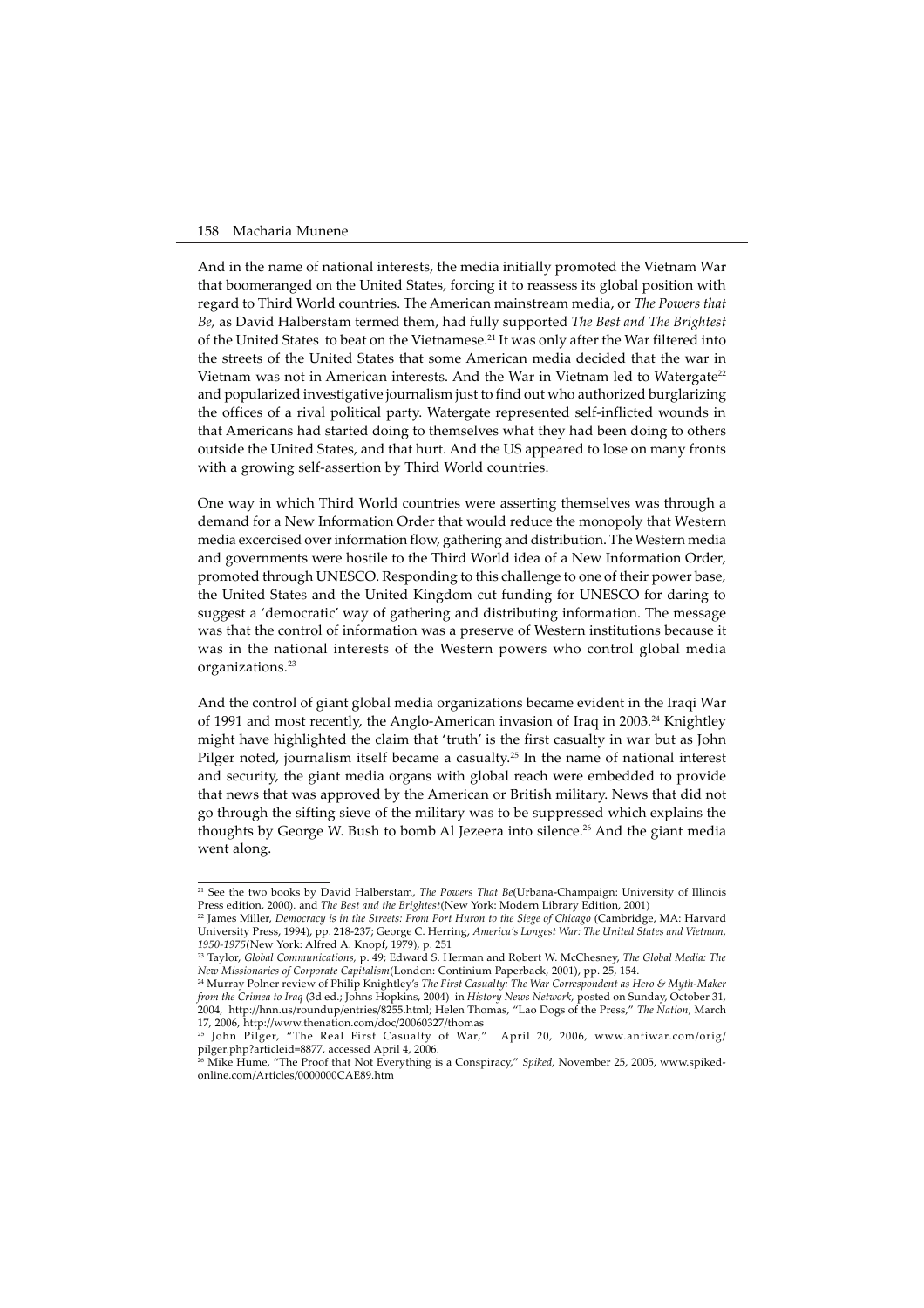The giant media houses go along with the wishes of the real rulers and policy makers in their respective countries because they consider themselves to be part and parcel of national interest apparatus. The American "media and political elite" argued Jan Nederveen Pieterse, tends to ignore the concerns of other countries as they insist on having their way and "to problematize all countries except the USA itself."27 The rulers are what Kodi Barth termed "mega capitalist nations" who have "elevated propaganda to an insidious art form" and are experts at manufacturing "political consent and economic demands" in order to force a certain kind of thinking on a people. They believe "that propaganda could be a necessary evil to run a country,"<sup>28</sup> and the world.

The rulers effectively use giant media as "new missionaries" for globalization or *post modern colonialism* and to sell and promote specific policies even if it is through adjusting facts. And the rulers actually protect, or try to protect, the 'missionaries' from competition29 These protected 'missionaries' then operate through local media that are simply outlets for foreign media in their mission of manufacturing consensus to produce the desired thinking<sup>30</sup> in a particular country. "Public opinion can be mobilized … through the media and motivation of influential groups," wrote England based Sunday Standard Columnist Fred Mudhai, in order to "stir a revolution against the government."31.

#### **The Media in Kenya**

The one country in Africa in which the *master states* and their "missionaries" appear to be on a mission to elevate "propaganda to an insidious art form" is Kenya where they tried to create rumours that Kenyans are "fed up" with the Kibaki regime.<sup>32</sup> There was deliberate effort to portray Kenya as being responsible for international terrorism,<sup>33</sup> being excessively corrupt, incapable of having "civilized relations" with *master states,*<sup>34</sup> and that it is a collapsing state that might need "international" intervention. "Objective" studies followed, among them being the one produced by the Carnegie Endowment for Peace, an American elite body that is good at engineering consensus<sup>35</sup> that proceeded to announce that Kenya was a failed state; and the local media took its announcement as if it was gospel truth..36 The local media accepted what Moses Wetangula called 'balderdash' as truth in part because they seem to be subservient to the 'missionaries'.

<sup>27</sup> Pieterse," Hyperpower Exceptionalism," p. 314.

<sup>28</sup> Kodi Barth, "Let Us Support Mutua's Bid to Enhance Transparency," *The Sunday Standard*, April 23, 2006. 29 Herman and McChesney, *Global Media*, pp. 10-13; Susan S. Silbey, "'Let Them Eat Cake': Globalisation,

Postmodern Colonialism, and the Possibility of Justice," *Law and Society Review,* Volume 31, Number 2,

<sup>1997,</sup> pp. 219-222; Pilger, "The Real Casualty of War."

<sup>30</sup> Kodi Barth, "Let Us Support Mutua's Bid to Enhance Transparency," *The Sunday Standard*, April 23, 2006. <sup>31</sup> Ibid.

<sup>32</sup> Fred Mudhai, "Where Negotiations fail 'Public Diplomacy' Works," *Sunday Standard,* October 26, 2005 <sup>33</sup> Mwagiru, Makumi , "The Nationalisation of Terrorism: National Response to Terrorism Through National Legislation," in Makumi Mwagiru and Maria Nzomo, editors, *International Responses to Terrorism*(Nairobi: Heinrich-Boll/IDS, forthcoming)

<sup>34</sup> See Clay Interview with Nation TV's Louis Otieno, in *Sunday Nation*, June 29, 2003.

<sup>35</sup> Inderjeet Parmar, "Engineering Consent: The Carnegie Endowment for International Peace and American Public Opinion 1939-45," *Review of International Studies*, Volume 26, Number 1, January 2000, pp. 35-48

<sup>36</sup> Mwangi Githahu, ""Report: Why Kenya is a failed State: US organization Underrate Its Economic, Political and Social Performance," *Sunday Nation*, October 2, 2005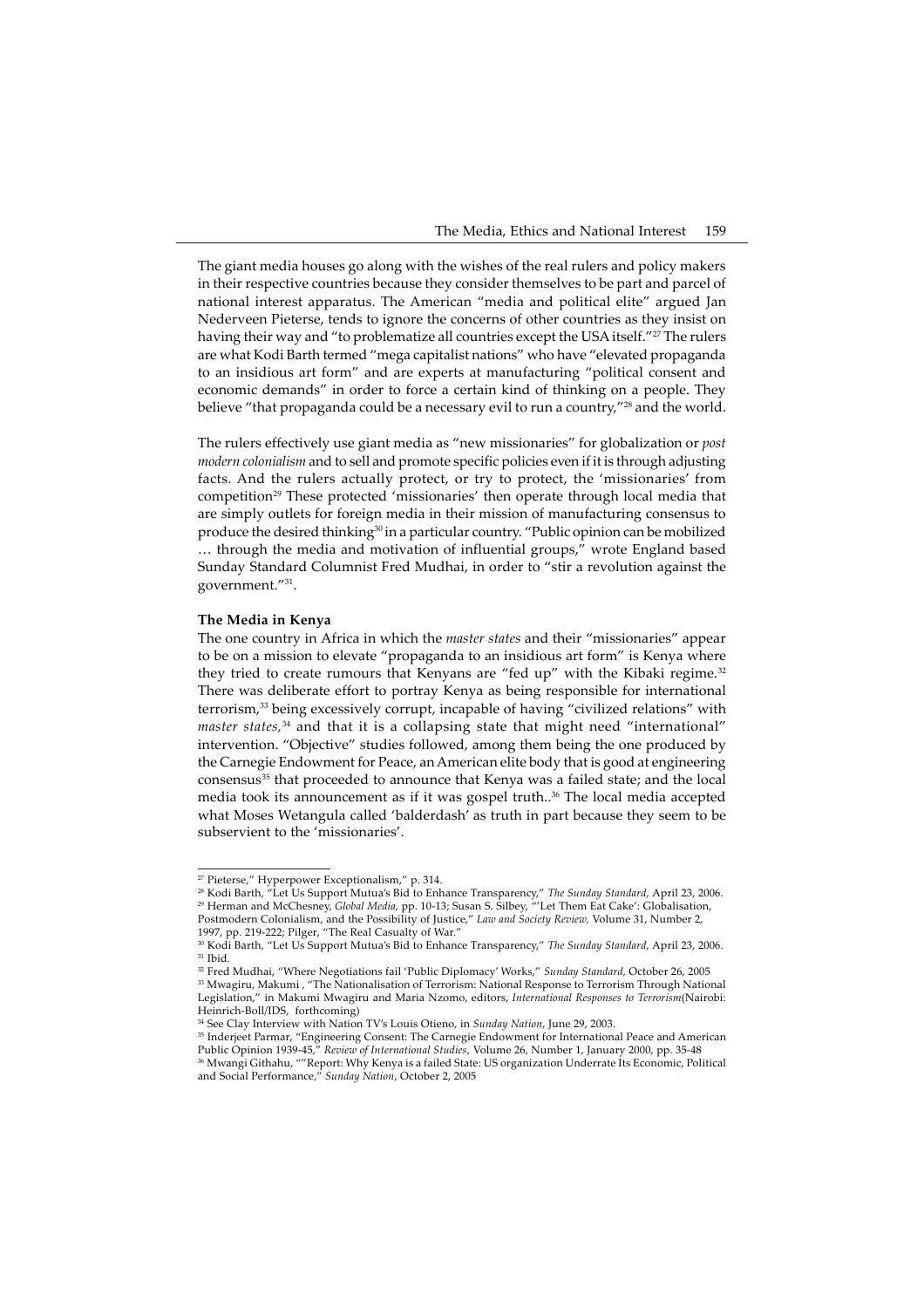By being tied to these missionaries, the local media end up serving as sub-agents of *post-modern colonialism.* This may explain why there are times when the local media appear to be out to destabilize their own countries, in line with the possible wishes of the master states. This raises the question of whose interests are served by the local media that are foreign owned or under heavy foreign influence and control. With regard to Kenya, for instances, this question was glaring soon after the plane crash in Marsabit on Monday 10, 2006, as noted by Salim Lone two days later. Kenya's electronic media, he complained, virtually ignored the accident and concentrated on beaming foreign programs on television and radio instead of telling anxious Kenyans what was going on with regard to the casualties in the plane.37 This happened because the local media are tied to foreigners, particularly the Americans and the Britons.<sup>38</sup> The Kenyan media are tied to CNN, BBC, VOA, SkyNews, Reuters, and AP and so if it is not a big story among the 'missionaries' then the Kenyan media behave as if it is not a big story. The 'missionaries' were looking after their national interests, the Kenyan media were not.

In part, the Kenyan media are unable to look after Kenyan's national interests because they have what amounts to a *master-client* relationship with foreign media or 'missionaries.' That relationship is one in which Kenyan media tend to be recipients and conveyor belts of foreign values and interests in the name of news and programs but they are not supposed to project Kenyan values and interests in the home countries of the 'missionaries.' Subsequently, Kenyans are free to be inundated with propaganda from the *master states* through the missionaries. Citizens of the *master states,* however, are not free to receive broadcasts from Kenya and the Kenyan version of events. When in 2003 Raphael Tuju, the then Minister for Information, tried to open a Kenyan radio station in London, the British Government refused to permit him.<sup>39</sup> By denying Tuju a license, Britain was simply protecting its national interests from the truth as perceived by Kenyans and still expected its version to be accepted. This is exactly the same way it had protected Britons during the Mau Mau War in the 1950s when both in Britain and Kenya only the colonial version of the war was to be made public.<sup>40</sup>

The British had tight control of the media during the Mau Mau War and in postcolonial Kenya that tight control was evident in the 1980s when Kenya became excessively repressive, torture became a norm and the mainstream media were cowed. The media were turned into tools of implementing what was essentially a *fimbo* ideology through pressure from government and proprietors and their local representatives. Joe Kadhi, then Managing Editor of the Daily Nation remembers that whenever President Daniel arap Moi expressed anger because of a particular story, the Aga Khan would call from Paris to remind Kadhi that his letter of appointment stated that he should not do anything "to anger His Excellency the President."

<sup>37</sup> Salim Lone, "The Broadcast Media Let Kenyans Down,." *Daily Nation*, Wednesday April 12, 2006

<sup>38</sup> Tom Mochoma, "Media Chiefs to Discuss Africa Stereotype," *The Sunday Standard*, May 15, 2005; Taylor, *Global Communications,* p. 43

<sup>&</sup>lt;sup>39</sup> Charles Wachira, "Terrorists, Radio Waves and Africa's War Against 'Biased Reports'," August 5, 2004, *PanosFeatures, www.panosorg.uk/newsfeastues/featureprintable.asp?id=1194 accessed March 21, 2005.*

<sup>40</sup> Susan L. Carruthers, *Winning Hearts and Minds: British Governments, the Media and Colonial Counter-Insurgency 1944-1960*(London: Leicester University Press, 1995), pp.128-193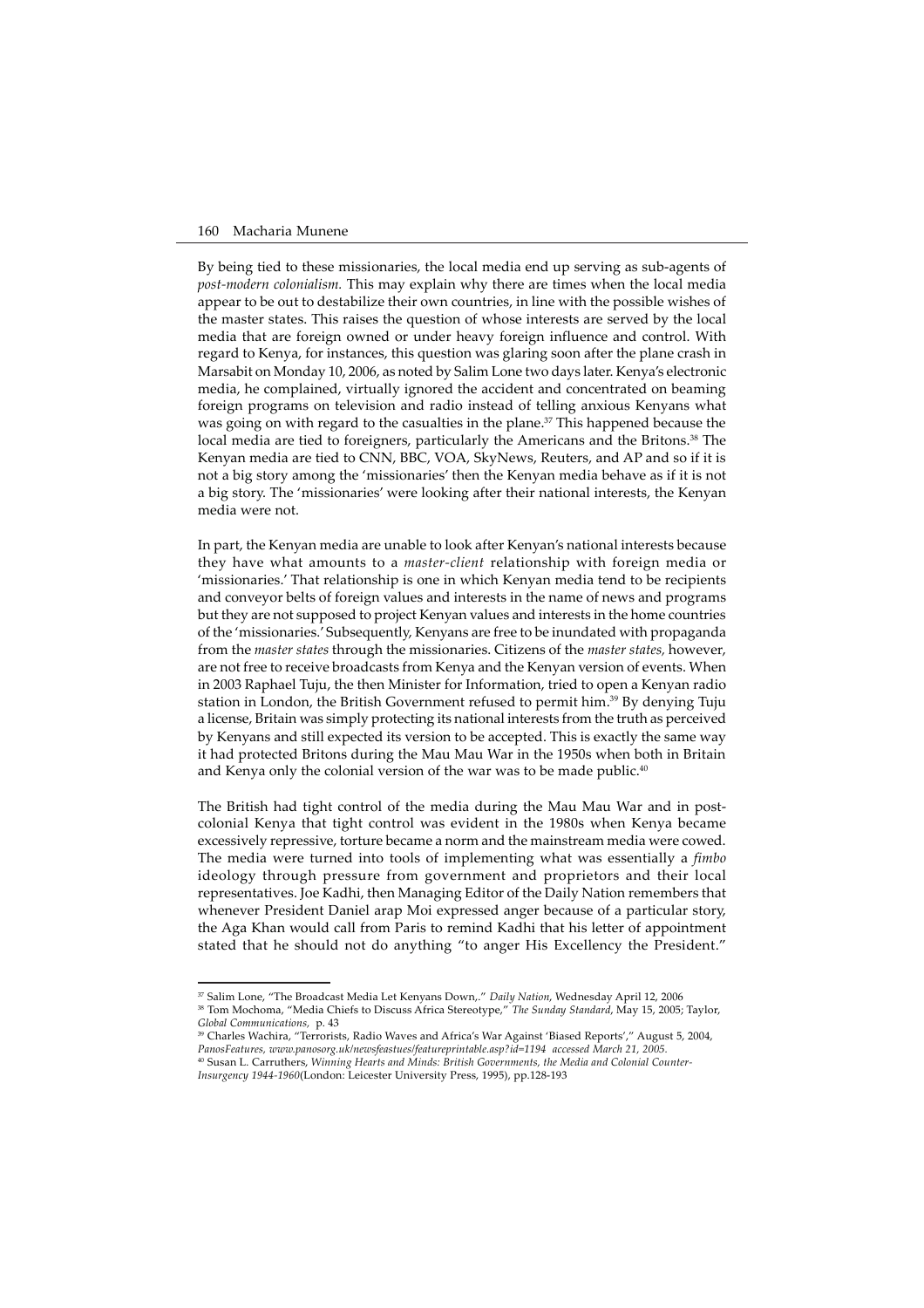Journalists were thereby put in a three way fix involving the owner, the political power, and journalistic expectations.<sup>41</sup>

Many responded by accommodating the Moi regime in order to be politically in tune. The East African Standard, for instance became a promoter of the idea that some people were better *Nyayo* followers than others and that *Nyayoism* could be measured with some degree of exactitude.<sup>42</sup> Hilary Ngw'eno, the founder of the Weekly Review, noted the trend and given the Weekly Review's financial vulnerability decided to identify with Moi. Thereafter, as David Lamb, the then Nairobi correspondent for the Los Angeles Times later wrote in his book, The Africans, "President Moi was not going to have the same news judgment as editor Ng'weno."43 In the process, the fire that had earlier distinguished the Weekly Review faded, and as David Makali, claimed, changed Ngweno "from a gadfly to a fly".<sup>44</sup> Another journalist who lost independence was Philip Ochieng, dragged into the *nyayo* net, and then received commendation from Kanu Organising Secretary Kalonzo Musyoka who, according to the FINANCE cover story of June 1989 on the 'Press in Kenya', described Ochieng "as a patriotic son of Kenya who chose not to operate the **'Nation'** way and moved to the present status to expose the machinations of his former employer."45

The subservience of the Kenyan media in the 1980s when Kenya was under a repressive regime is in big contrast to the flourishing freedom that they enjoy in the prevailing environment and some of them have been a discredit to journalism as a profession and occasionally seems to be subservient to foreign forces. The number of media outlets have increased and the robust ways in which they operate, sometimes being wild, is unprecedented. They are eager to glorify foreigners, particularly *noise making* diplomats that are anxious to capture publicity by vilifying the country.46 The practice of *diplomatic noise making* started in the 1990s as a pressure tactic that Western powers use to harass mainly African countries into submission, and it started in Kenya.47

In the process, the Kibaki regime appears to have become a victim of an externally and domestically well orchestrated, and hostile, media enthusiasm to find fault and to ignore the positive. In Kenya, so argued Joe Kadhi, there emerged "a peculiar kind of journalistic liberty which has given way to writing commentaries that are not only partisan but whose 'facts' could be challenged. Hiding behind powerful godfathers, such writers seem to be able to get away with murder.<sup>"48</sup> The godfathers are, in many cases, foreigners who tend to consider "nationalist leaders" upholding their own

<sup>41</sup> Joe S. M. Kadhi, "Anglophone Africa: Journalists- Puppets of the Proprietors?," in Michael Kunczick, editor, *Ethics in Journalism: A Reader on Their Perception on the Third World* (Bonn: Friedrich-Ebert-Stiftung, 1999), pp.83- 85; General discussions with Joe Kadhi at the United States International University in Nairobi, Nairobi.<br><sup>42</sup> Philip Ochieng, *I Accuse the Press: An Insider's View of the Media and Politics in Africa* (Nairobi: ACTS Pres

<sup>43</sup> David lamb, *The Africans*(New York: Random House, 1983), p.257.

<sup>&</sup>lt;sup>41</sup> David Makali, "Hilary Ng'weno: From Gadfly to (just) a Fly," *The Nairobi Law Monthly,* January 1996, pp. 8-9, 22<br><sup>45</sup> See Cover Story, "Press in Kenya," *FINANCE,* June 1989, p. 35.

<sup>46</sup> Gitau Warigi, "Western Envoys are on Ego Trips," *Sunday Nation*, November 6, 2005

<sup>47</sup> Macharia Munene, "Promotion of Democracy as a Goal of US Foreign Policy: African Responses," Paper<br>presented at the Heinrich Böll Foundation, Conference on "Rethinking Global Security: An African<br>Perspective," Windsor

<sup>48</sup> Kadhi, "Anglophone Africa: Journalists- Puppets of the Proprietors?," p.90.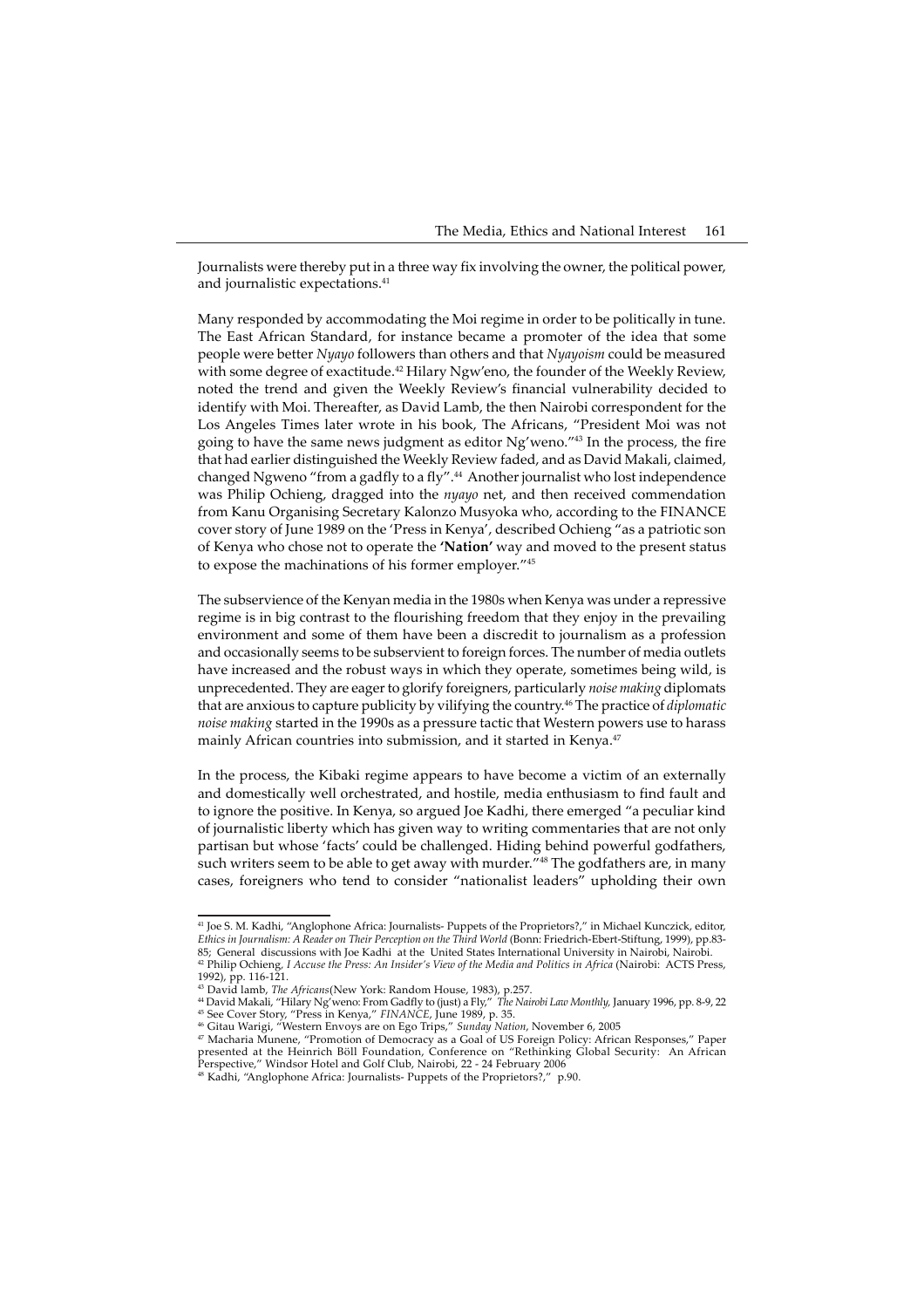national interests as "crazy."49 On its part, the Kibaki regime has blundered but the biggest blunder is its failure to have an effective public relations strategy or strategists. It is unable to respond at the level of the attacks and as a result, the regime has been the recipient of so much constant beating from the media that it seems to be under perpetual siege.50 This kind of journalism, however, has led to a perception that the journalists are out get someone or to discredit the country at the behest of external interests.

The belief that the media are out to destabilse the Kibaki regime is not recent, is widespread, and is not good for media image. Kivutha Kibwana, Minister for Environment, is not alone in believing that the media went out of their way, right from the start, to vilify Mwai Kibaki's regime and that it did this in cahoots with KANU and members of LDP "to demonise NAK reformers."51 If Kibwana's claim was taken seriously, and if it is correct, would this not explain the zeal with which Kenya's media appear to rush to print stories that turn out to be incorrect or to have been induced by political mischief? Does it explain the 'cropping' of pictures and 'adjustment' of facts that is at times evident in the mainstream media? If in the 1980s the Aga Khan called from his European base to ensure that his organ treated Moi well, and it is unlikely that he has stopped calling, what kind of instructions is he giving on how to treat the Kibaki regime? The impression that the media wanted to fix the new regime at any cost and even at the expense of national interest tended to erode the credibility of the media.

The perception that the media have lost credibility simply reinforces the view that major institutions in Kenya have serious problems. Media credibility seems to be at the same low level as that of politicians, and that is negative for the media. The media and the politicians have a common desire to manipulate, influence and control the public in one direction or another and this desire is not so much to serve the public as to serve particular interests that have little to do with the interests of the country. It is this feeling that the media are like the politicians, that discourages people from buying newspapers because they do not want to pay in order to feel insulted by what is printed, in the same way that they feel insulted by crooked politicians masquerading as saviours and protectors of the public.

#### III

What is it that can then be done to ensure effective media involvement in the promotion of ethical behaviour and national interests. Media involvement is a necessity and starts from a moral position that media are key components of the Kenyan polity and that media functionaries are presumed to be ethical and to know what Kenya's national interests are. In doing so, certain considerations arise. First, there is need to emphasise or develop a philosophy of journalism that would stress reflection on the nature of, and the dilemmas confronting journalism as a profession in the Kenyan context instead of the context of the *master states.* Excessive stress on the craft of journalism dilutes its value and ability to defend itself as a profession properly.

<sup>49</sup> Pieterse, "Hyperpower Exceptionalism," p. 314. 50 Frederick Kang'ethe Iraki, "Propaganda and Reporting on Government: Why Kenya is a Unique Country!" *Paper presented in a Workshop for Journalists,* Naivasha, March 23-25, 2006.

<sup>51</sup> Kivutha Kibwana, "Constitutional Impasse: For How Long Does Wanjiku have to Wait?" Sunday Nation, March 28, 2004, p.15.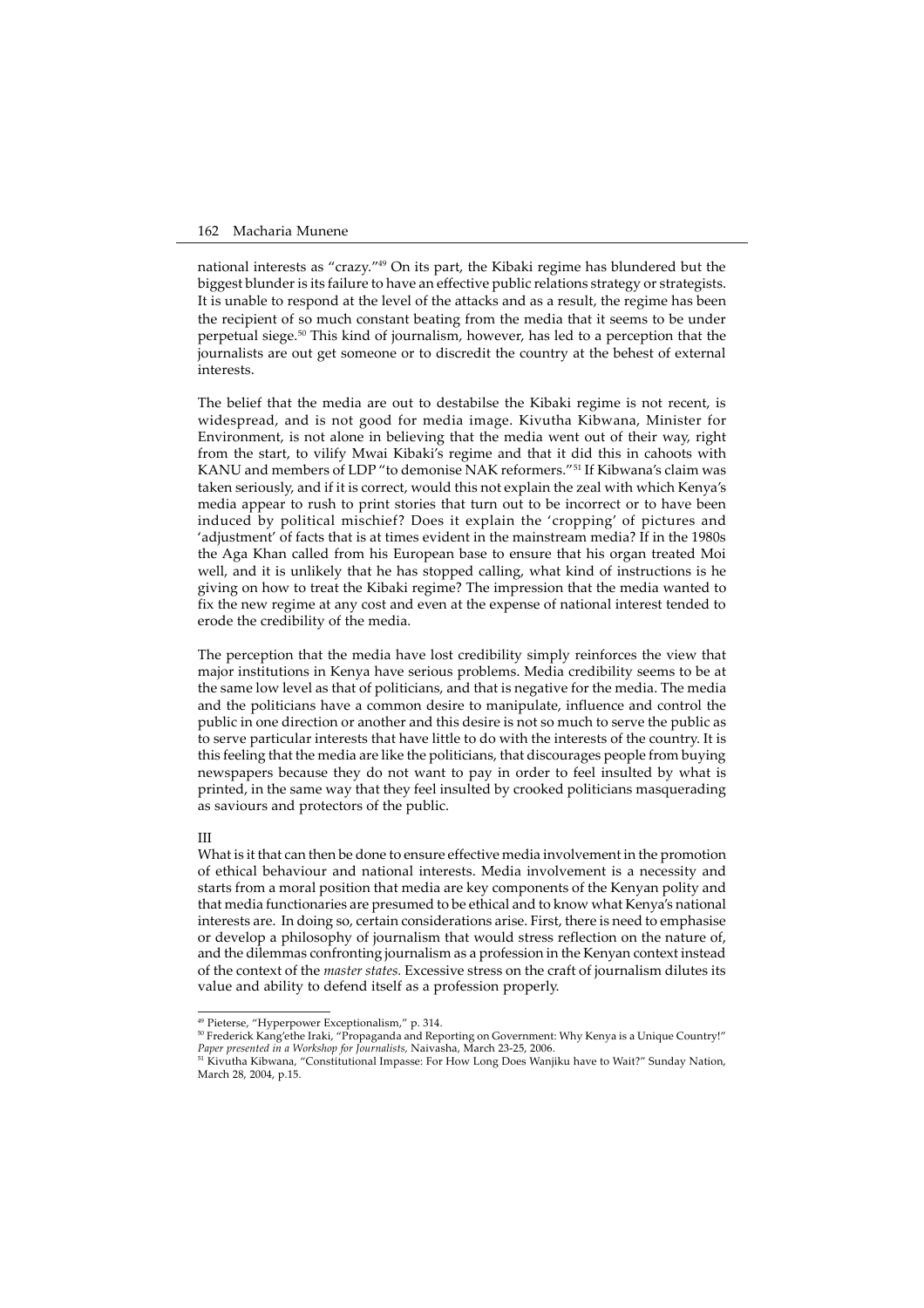Second, the level and type of education and training accorded potential journalists needs to be reevaluated. A good education should produce an all round and well exposed critical thinker who may then specialize on a particular type of knowledge. Philosophical and ethical education should probably come before 'craft' training. Such a well exposed person is unlikely to hurt national interests by being unethical and committing moral blunders while practicing journalism. It would also eliminate a scenario in which journalists are ignorant of their rights, $52$  if not of the law. Knowledgeable journalists will be effective in protecting national interests as opposed to propagating the interests of *master states.*

Third, is the question of the prevailing political culture which is either conducive to honest governance or hostile to good governance. A democratic governing structure is conducive to effective protection of national interests and for this reason the media should guard against the erosion of democracy, without making the polity an adjunct of another country. It is not easy to expose the dangers to the national polity in a restrictive political climate. As happened in Kenya in the 1980s, only bold journalists would dare to expose malfeasance in a repressive regime. The end result was that Kenya plummeted deep into dependency on foreign interests and became a client state responding to the whims of the master states instead of national interests. With the prevailing sense of democracy in Kenya and media hyperactivity, the challenge to the media is to be ethical and to learn what Kenya's national interests are in order to minimize their perceived role as sub-agents of *post modern colonialism*.

Fourth is the question of media ownership, monopolies, and conflicts of interests. The assumption that freedom of the press is limited to the freedom of media owners or their assigns to do what they want, when they want, and how they want without being accountable should be discarded. This is particularly the case when the media owners owe their allegiance to polities other than Kenya or are beholden to foreign operators. In such instances, freedom of the press means freedom of foreign manipulators to manipulate and decide vital issues for Kenya in ways that can be detrimental to Kenyan interests. The local media that are so controlled tend to promote national intellectual and material enslavement of Kenyans by those who have perfected propaganda into "an insidious art form."

Fifth, part of the conflict within the media, is that media houses tend to be bad employers and exploit their reporters. Journalists need to be well paid and well provided in terms of facilities to do their work properly. The norm in which journalists depend on the news source for basic needs creates a dependency that forces the journalist to slant news in favour of the provider. As a result, the expected 'facilitating fees' and 'brown envelops' compromise the media. Compromised journalists are likely to 'adjust' facts or simply fabricate stories. Exploited journalists become unethical as they fall prey to external extortionists pushing agenda that may be harmful to Kenya's national interests.

Sixth, there is the need for media to acknowledge bias which can be personal, social, political, or what Christopher Meyers considered as "the effects of ideological indoctrination."53 Such indoctrination can lead journalists into condoning attacks on

 $^{\rm 52}$  Makumi Mwagiru, "A Return to Basics: Media Rights as Fundamental Human Rights," Africa Media Review, Volume11, Number 2, 1997, pp.88-104.

<sup>53</sup> Christopher Meyers, "Appreciating W.D. Ross: On Duties and Consequences," Journal of Mass Media Ethics: Exploring Questions of Media Morality, 2003, Volume 18, Number 2, p. 92.